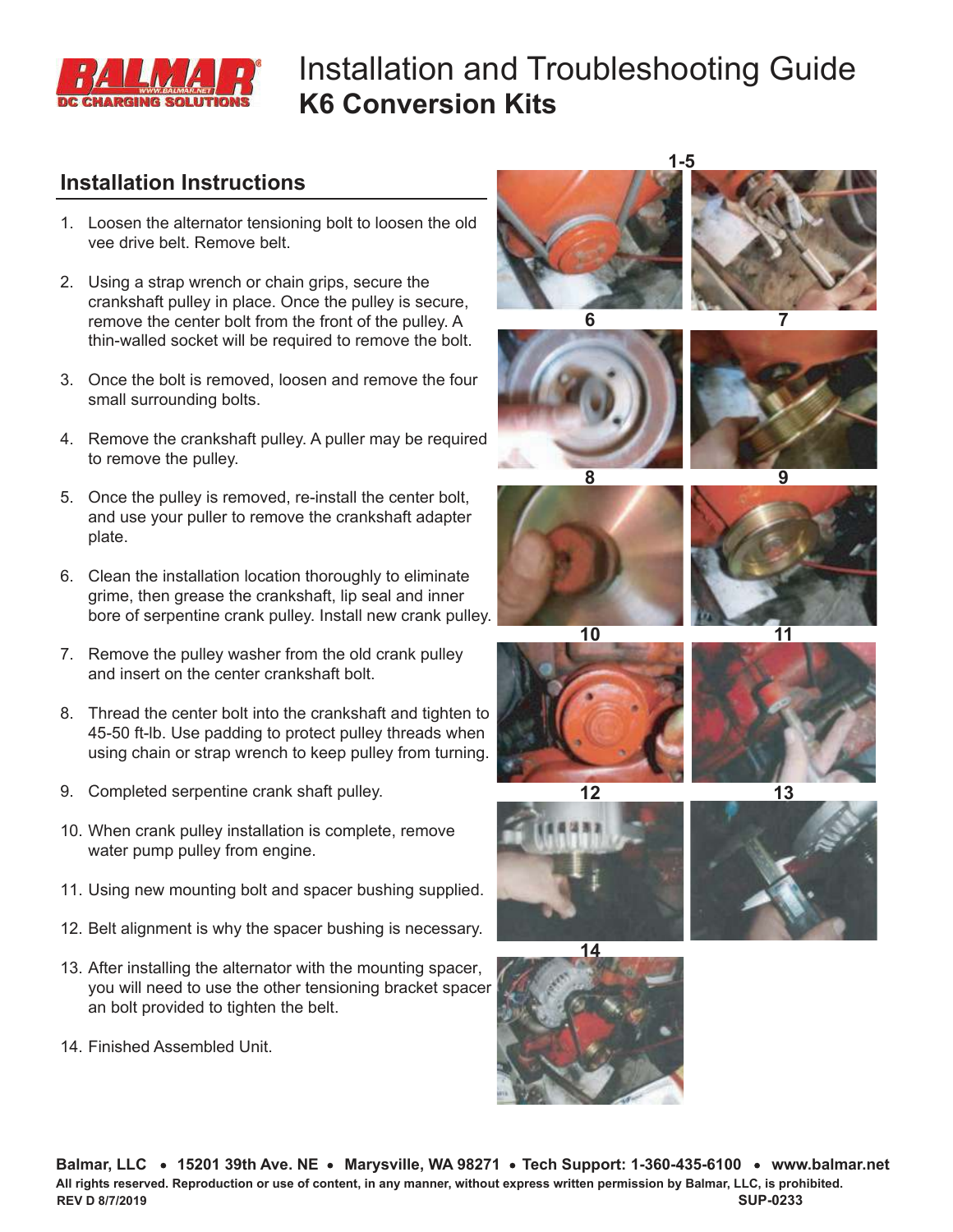

# Installation and Troubleshooting Guide **K6 Conversion Kits**

### **Installing Alternator Pulley**

- 1. If the alternator to be used is already installed on the engine, disconnect and mark all wiring attached to the alternator. Remove the front and rear mounting bolts as well as the tensioning arm bolt and remove the alternator from the engine block. Remove standard pulley from alternator. The AltMount® alternator pulley can be used on any alternator with a 17 mm rotor shaft. While the pulley can be removed without one, the use of an impact wrench (as shown) is strongly recommended.
- 2. Place AltMount® pulley on rotor shaft. Insert lockwasher and hex nut.
- 3. With impact wrench, tighten hex to 45-50 ft. lb. The pulley can be supported with your free hand to prevent the pulley from spinning as you tighten the nut.
- 4. With the new pulley installed, return the alternator to its original position on the engine. Replace the front and rear mounting bolts and tensioning arm bolt and tighten until the alternator is supported, let loose enough to allow alternator to move freely to allow belt installation and tensioning.
- 5. Re-attach wiring to alternator.

### **Installing Serpentine Belt**







- 1. Once the three serpentine pulleys are installed and in place, the serpentine belt can be installed. Your serpentine conversion kit includes two belts; one for immediate installation and one as a spare. Both are the same size, it won't matter which one you choose to install. Note: Some installations require different belt lengths than what Balmar supplies in the standard AltMount® Kit. Contact Balmar Tech Service if you require a different belt length.
- 2. With the alternator pushed as close to the engine as possible, place the belt around the three new serpentine pulleys. The belt will need to go around the crank pulley first, then around the water pump pulley, and last around the alternator pulley.
- 3. Once the belt is around all three pulleys, the alternator can be moved away from the engine block to add tension to the belt. The recommended tension for the serpentine belt can be measured by the deflection over a given span. In a 6-groove, K-type belt, that deflection is 1/64" per one inch of belt span between pulleys under 25 pounds of deflection pressure. For example, the deflection of a 32" span is 1/64" X 32 or 1/2".
- 4. There are a number of tensioner gauges available for determining serpentine belt tension. While thumb pressure and straight edge will give you a good, rough guide, the use of a tensioning tool is far more accurate - and far more likely to provide you with optimal belt life.
- 5. Once you have properly tensioned your belt, tighten the alternator's mounting and tensioning arm bolts. Replace the cowling.
- 6. While serpentine belts are far less susceptible to stretching than traditional vee belts, re-tensioning is recommended after the first few run cycles, and should be part of routine engine maintenance thereafter.

Balmar, LLC . 15201 39th Ave. NE . Marysville, WA 98271 . Tech Support: 1-360-435-6100 . www.balmar.net **All rights reserved. Reproduction or use of content, in any manner, without express written permission by Balmar, LLC, is prohibited. SUP-0233 REV D 8/7/2019**